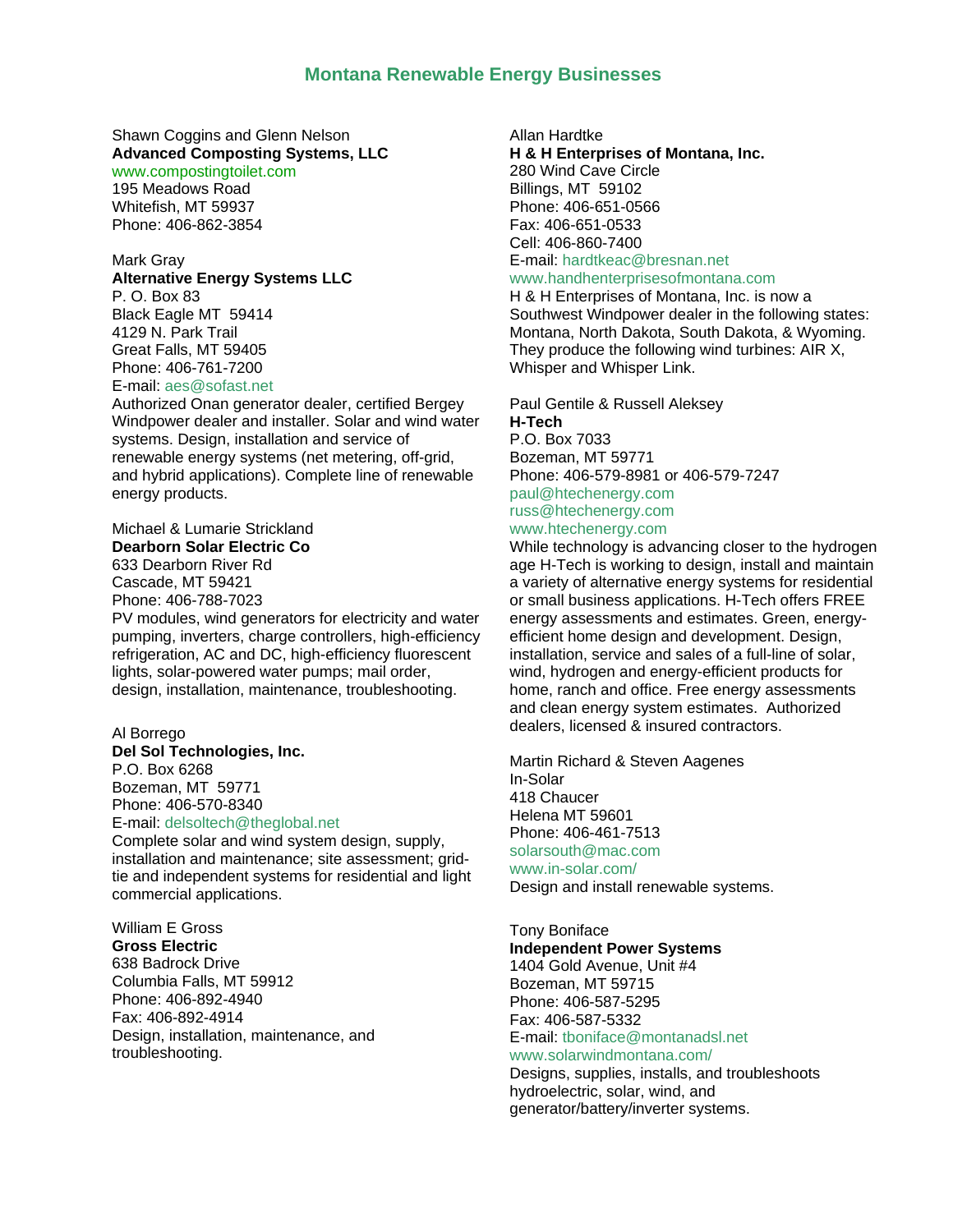Steve Hicks **Mountain Pass Wind Co** 

P.O. Box 394 White Sulphur Springs, MT 59645 Phone: 406-547-2266

E-mail: [steveahicks@yahoo.com](mailto:steveahicks@yahoo.com)

Design, install, repair wind generation systems; design, sell, install and service wind and solar systems; mail order, design, installation, maintenance, troubleshooting.

### Chris Daum

**Oasis Montana Inc** 436 Red Fox Lane Stevensville, MT 59828 Phone: 877-627-4768 or 4778 Fax: 406-777-0830 E-mail: [info@oasismontana.com](mailto:info@oasismontana.com) [www.oasismontana.com](http://www.oasismontana.com/)

Alternative energy supplies, including solar panels (PV modules) regulators and controllers, inverters, batteries, wind generators, hydro turbines, energyefficient and propane refrigerators; mail order, troubleshooting.

### Jason Schmidt

**Phanes Solar Division** 789 Carter Dr. Helena, MT 59601-9711 Phone: 1-800-662-3662 Fax: 406-442-1220 E-mail: [mcapcom@ixi.net](mailto:mcapcom@ixi.net)

#### Jenni Bryce **PineRidge Products**

P.O. Box 2334 Great Falls, MT 59403 Phone: 406-738-4284 E-mail: [wlbryce@direcpc.com](mailto:wlbryce@direcpc.com)

### [www.pineridgeproducts.com](http://www.pineridgeproducts.com/)

Certified Bergey Windpower products. Specializing in 10-kw and small 1-kw grid-intertied wind turbines.

### William von Brethorst **Planetary Systems** Box 340 262 Badger Rd Ennis, MT 59729 Phone: 406-682-5646 Fax: 406-682-5644

E-mail: [brethors@3rivers.net](mailto:brethors@3rivers.net) [www.planetarysystems.com/](http://www.planetarysystems.com/)

Designs, sells and installs renewable energy systems including its Patented Power Package Systems with integrated solar and wind. Xantrex certified sales and repair. Authorized BUDERUS hydronic heating systems dealer and installer. Authorized southwest wind power dealer and service center. Turnkey systems up to 20kw including water, heating and power design. Over 1600 systems worldwide since 1994.

Jimmy Martin **Quality Solar**  31923 South Fork Yaak River Rd Troy, MT 59935 Phone: 406-295-5072

### Dale Pickard **Radiant Engineering, Inc.**  501 E Peach Suite A Bozeman, MT 59715 Phone: 406-587-3442 E-mail: [radiant@radiantengineering.com](mailto:radiant@radiantengineering.com)

### [www.radiantengineering.com](http://www.radiantengineering.com/)

Provides advice, design, equipment and labor to complete systems incorporating hydronic radiant floor heating, hot water baseboard and radiators, h, highperformance boilers, advanced controls and monitors. Also specializes in geothermal systems and active solar water heating.

### Carl Elwert

### **Rocky Mountain Renewable Energy**  P.O. Box 601

Gallatin Gateway, MT 59730 Phone: 406-763-4718 Solar electric, solar water heating, wind, and small hydro system design and installation.

### Chris Borton and Linda Welsh **Sage Mountain Center**  79 Sage Mountain Trail Whitehall, MT 59759 Phone: 406-494-9875

E-mail: [smc@sagemountain.org](mailto:smc@sagemountain.org)

### [www.sagemountain.org](http://www.sagemountain.org/)

Sage Mountain Center offers an array of seminars and workshops. For more information, see the SMC website.

### **Solar Montana LLC**

P.O. Box 4196 Helena, MT 59604 [www.solarmontana.com](http://www.solarmontana.com/) (406) 459-9460 Alternative energy products, design, and installations Solar \* Wind \* Hydro \* Thermal

# Lee Tavenner

**Solar Plexus**  1605 Stephens Ave. Suite B Missoula MT 59801 Phone/Fax: 406-721-1130 E-mail: [solplex@montana.com](mailto:solplex@montana.com) [www.solarplexus1.com](http://www.solarplexus1.com/)

Design, supply, install, and troubleshoot hydroelectric, solar, wind and generator/ battery/inverter systems.